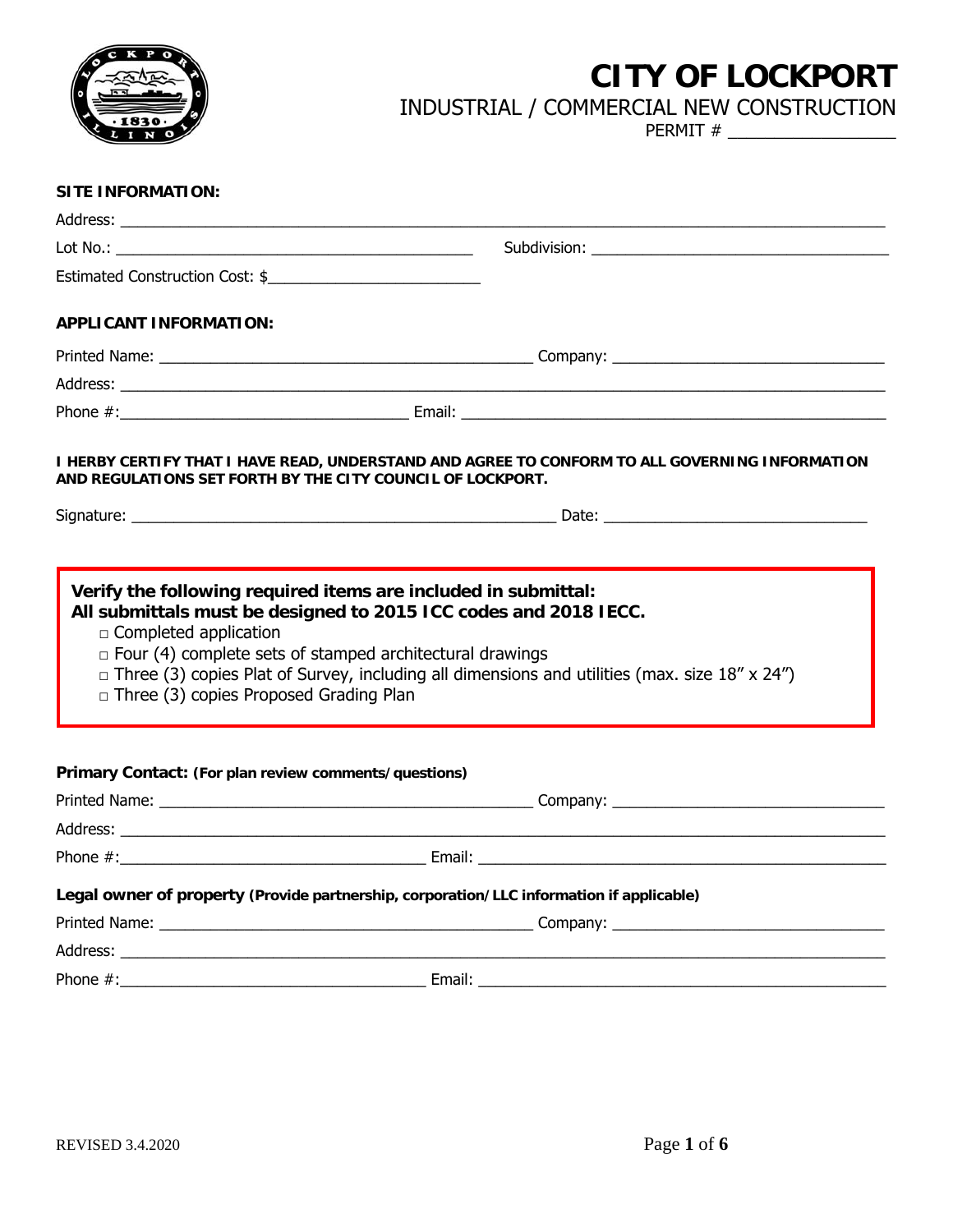#### CONTRACTOR INFORMATION - All contractors must be registered with the City of Lockport.

| <u>General:</u>                                                      |  |
|----------------------------------------------------------------------|--|
|                                                                      |  |
|                                                                      |  |
| Carpentry:                                                           |  |
|                                                                      |  |
|                                                                      |  |
| Electrical:                                                          |  |
|                                                                      |  |
|                                                                      |  |
| Excavation:                                                          |  |
|                                                                      |  |
|                                                                      |  |
| Concrete:                                                            |  |
|                                                                      |  |
|                                                                      |  |
| Gypsum:                                                              |  |
|                                                                      |  |
|                                                                      |  |
| HVAC:                                                                |  |
|                                                                      |  |
|                                                                      |  |
| Masonry:                                                             |  |
|                                                                      |  |
|                                                                      |  |
| Plumbing:                                                            |  |
|                                                                      |  |
|                                                                      |  |
| Roofing:                                                             |  |
|                                                                      |  |
|                                                                      |  |
| Sewer & Water:                                                       |  |
|                                                                      |  |
|                                                                      |  |
| <b>Fire Sprinkler:</b>                                               |  |
|                                                                      |  |
|                                                                      |  |
| Fire Alarm:<br>*Registration not required, must be licensed by State |  |
|                                                                      |  |
|                                                                      |  |
|                                                                      |  |

**REVISED 3.4.2020**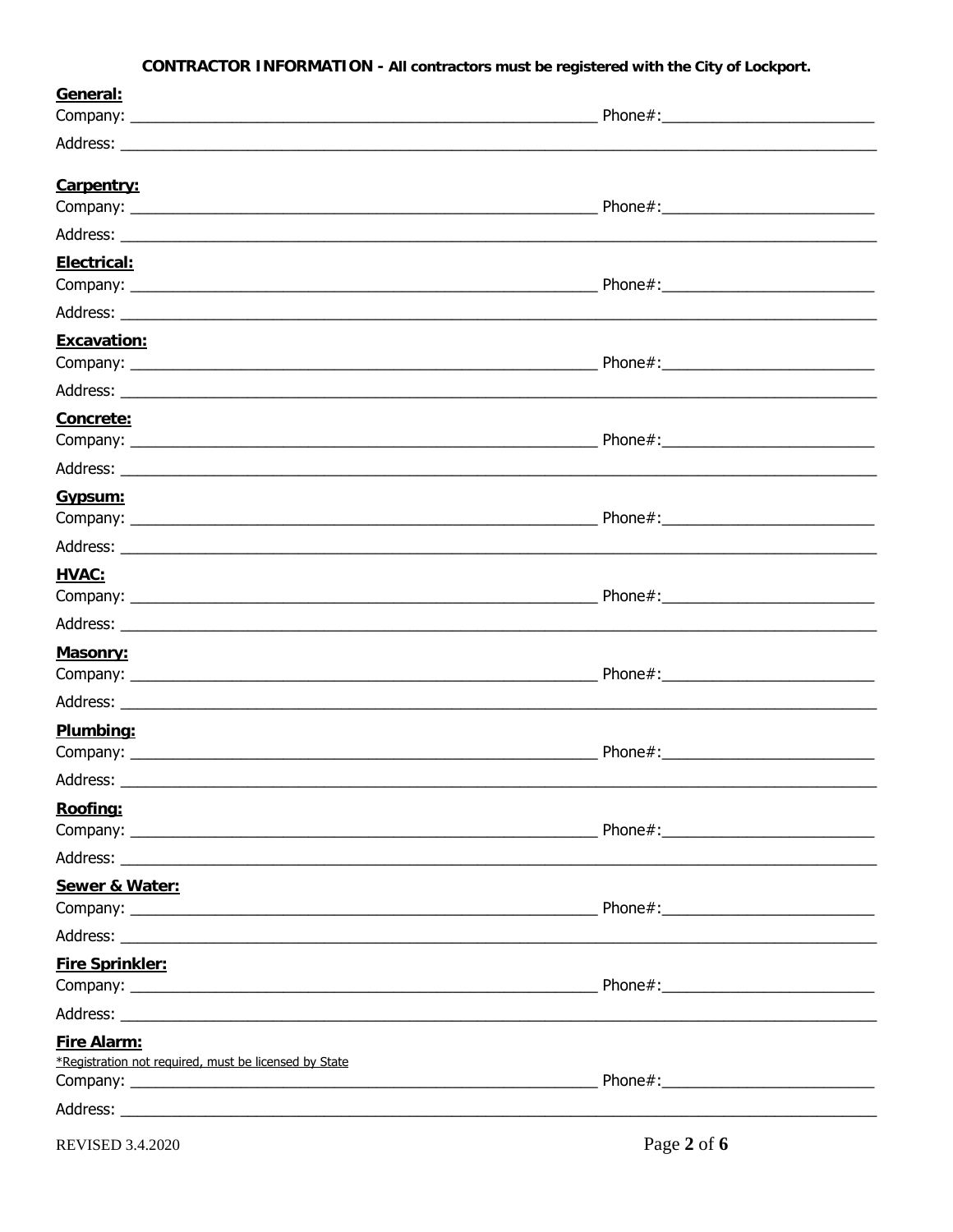| Other:   |         |
|----------|---------|
| Company: | Phone#: |
| Address: |         |

#### **REQUIRED INFORMATION NECESSARY TO PROCESS PERMIT APPLICATION**

| <b>SQUARE FOOTAGE OF:</b>                 | <b>NUMBER OF:</b>                                                                       |
|-------------------------------------------|-----------------------------------------------------------------------------------------|
|                                           | Population Equivalent: ______________<br>*This is typically determined by your engineer |
|                                           |                                                                                         |
|                                           | Bathrooms: ( ) Full ( ) Partial                                                         |
|                                           | Sprinkler System (Y/N): __________                                                      |
| Storage: ________________________________ |                                                                                         |
|                                           |                                                                                         |
|                                           | Parking Spaces: _________________                                                       |
|                                           |                                                                                         |
|                                           |                                                                                         |
|                                           |                                                                                         |
|                                           | Date: ___________________________                                                       |
|                                           |                                                                                         |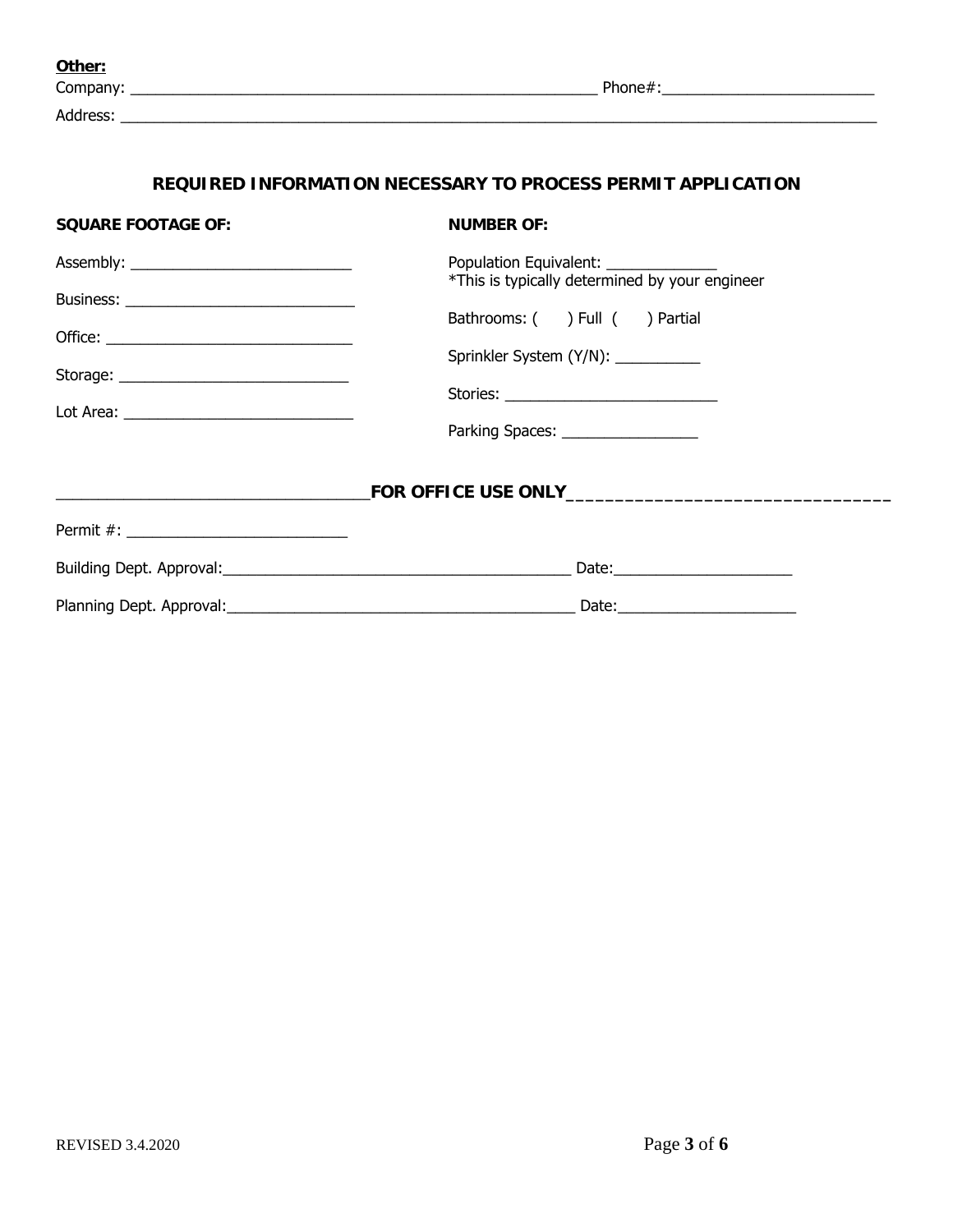

#### **FIRE PROTECTION DISTRICT PLAN REVIEW-BUILDING INFORMATION SHEET**

#### **Business/Property Owner Contact Information:**

| <b>Contractor Information:</b>                                                                                                                                                                                                                                          |
|-------------------------------------------------------------------------------------------------------------------------------------------------------------------------------------------------------------------------------------------------------------------------|
|                                                                                                                                                                                                                                                                         |
|                                                                                                                                                                                                                                                                         |
|                                                                                                                                                                                                                                                                         |
|                                                                                                                                                                                                                                                                         |
|                                                                                                                                                                                                                                                                         |
|                                                                                                                                                                                                                                                                         |
|                                                                                                                                                                                                                                                                         |
|                                                                                                                                                                                                                                                                         |
|                                                                                                                                                                                                                                                                         |
| <b>Description of Proposed Construction:</b>                                                                                                                                                                                                                            |
| New Construction _______ Building Alteration _____                                                                                                                                                                                                                      |
| Construction Type using NFPA Coding: __________( I(443); I(332); II(222); II(111); II(000);<br>III(211); III(200); IV(2HH),                                                                                                                                             |
| $V(111); V(000)$ )<br>Occupancy Type: ___________________                                                                                                                                                                                                               |
|                                                                                                                                                                                                                                                                         |
|                                                                                                                                                                                                                                                                         |
| Number of floors (Including basement/lower level): ______________________________                                                                                                                                                                                       |
|                                                                                                                                                                                                                                                                         |
| Total Square Footage (In feet):<br><u> Andreas Andreas Andreas Andreas Andreas Andreas Andreas Andreas Andreas Andreas Andreas Andreas Andreas Andreas Andreas Andreas Andreas Andreas Andreas Andreas Andreas Andreas Andreas Andreas Andreas Andreas Andreas Andr</u> |
| <b>Description of Hazards:</b>                                                                                                                                                                                                                                          |
| Hazardous Storage: YES _______ NO _____                                                                                                                                                                                                                                 |
| Type of Hazardous Storage:                                                                                                                                                                                                                                              |
| $\begin{tabular}{c} \bf FLAMMABLE & \underline{\color{red}} \end{tabular}$                                                                                                                                                                                              |
| COMBUSTIBLE ___________________                                                                                                                                                                                                                                         |
| CHEMICAL ________________________                                                                                                                                                                                                                                       |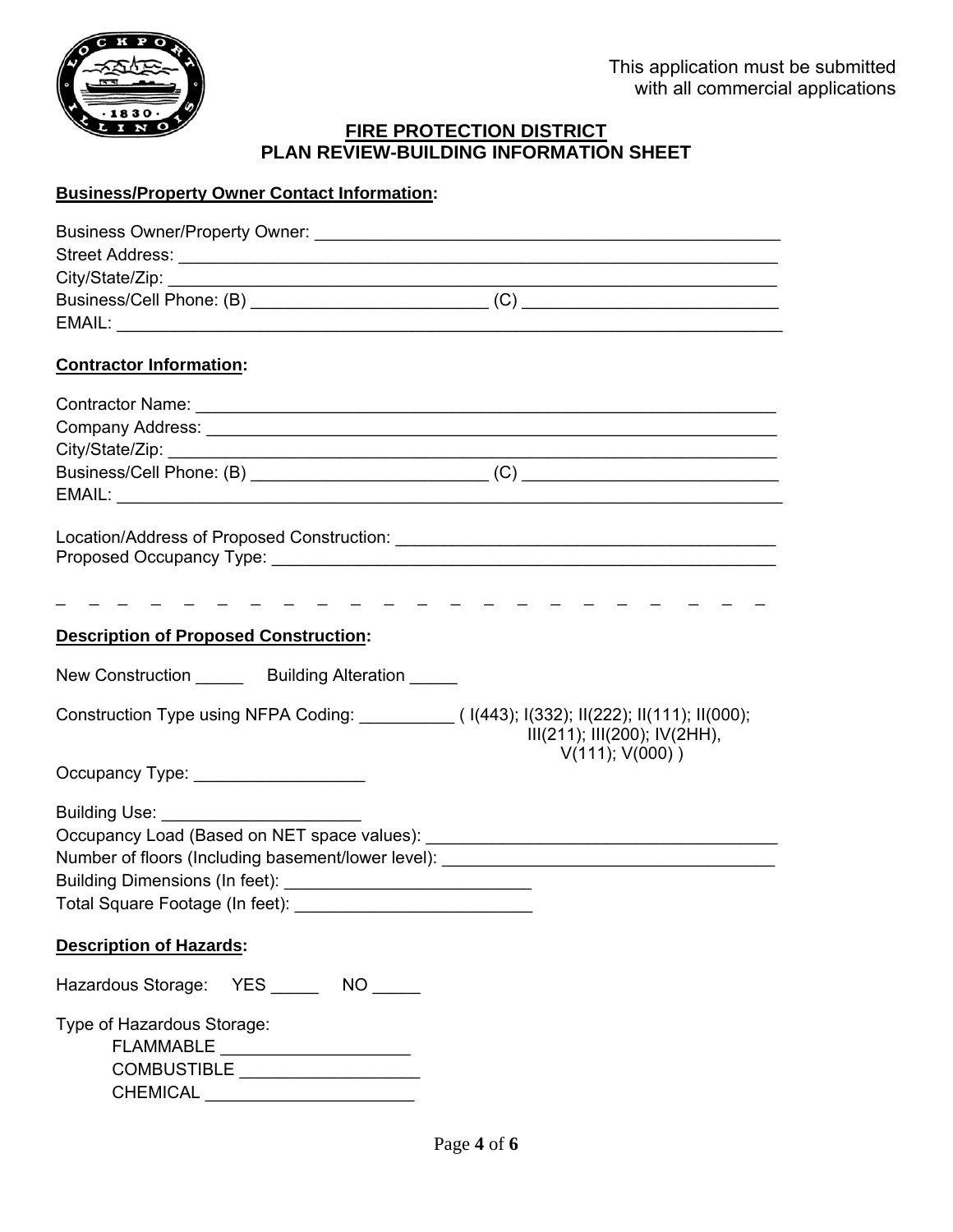| Quantity of Hazardous Storage:                                                                                                                                                                                                                                                               |                                                                                           |
|----------------------------------------------------------------------------------------------------------------------------------------------------------------------------------------------------------------------------------------------------------------------------------------------|-------------------------------------------------------------------------------------------|
| Flammable ___________________________gallons/cubic feet                                                                                                                                                                                                                                      |                                                                                           |
| COMBUSTIBLE ________________________gallons/cubic feet                                                                                                                                                                                                                                       |                                                                                           |
| CHEMICAL ____________________________gallons/cubic feet                                                                                                                                                                                                                                      |                                                                                           |
| Hazardous Processing: YES NO NO                                                                                                                                                                                                                                                              |                                                                                           |
|                                                                                                                                                                                                                                                                                              |                                                                                           |
| <b>Description of Scope of Work:</b>                                                                                                                                                                                                                                                         |                                                                                           |
|                                                                                                                                                                                                                                                                                              |                                                                                           |
|                                                                                                                                                                                                                                                                                              |                                                                                           |
| <u> 1989 - Johann Stoff, amerikansk politiker (d. 1989)</u><br>the control of the control of the control of the control of the control of the control of the control of the control of the control of the control of the control of the control of the control of the control of the control |                                                                                           |
| <b>Fire Protection Systems (EXISTING):</b>                                                                                                                                                                                                                                                   |                                                                                           |
| Fire Alarm System: Yes _______ No _______                                                                                                                                                                                                                                                    |                                                                                           |
| Fire Sprinkler System: Yes _______ No _____                                                                                                                                                                                                                                                  |                                                                                           |
| Fire Protection System(s) (NEW or Alteration) - PLAN SUBMITTAL REQUIRED!                                                                                                                                                                                                                     |                                                                                           |
|                                                                                                                                                                                                                                                                                              |                                                                                           |
|                                                                                                                                                                                                                                                                                              |                                                                                           |
|                                                                                                                                                                                                                                                                                              |                                                                                           |
|                                                                                                                                                                                                                                                                                              |                                                                                           |
| Hood/Booth/Commercial Oven Systems (EXISTING):                                                                                                                                                                                                                                               |                                                                                           |
| Kitchen/Cooking System: Yes _____ No _____ N/A _____                                                                                                                                                                                                                                         |                                                                                           |
| Paint Booth: Yes ______ No ______ N/A _____                                                                                                                                                                                                                                                  |                                                                                           |
|                                                                                                                                                                                                                                                                                              |                                                                                           |
|                                                                                                                                                                                                                                                                                              | Hood/Booth/Commercial Oven Systems (NEW or Alteration) - PLAN SUBMITTAL REQUIRED!         |
|                                                                                                                                                                                                                                                                                              | Kitchen/Cooking System (UL-300 Compliant)/Type: ________________________________          |
|                                                                                                                                                                                                                                                                                              |                                                                                           |
|                                                                                                                                                                                                                                                                                              |                                                                                           |
|                                                                                                                                                                                                                                                                                              | Closest Water Hydrant to Building (in feet): Closest Water Hydrant to Building (in feet): |
| <u>Water main size: et al. and the second state of the second state of the second state of the second state of the second state of the second state of the second state of the second state of the second state of the second st</u>                                                         |                                                                                           |
| <b>NOTE:</b> All buildings must comply with the following:                                                                                                                                                                                                                                   |                                                                                           |

**City of Lockport, IL 60441:** NFPA 101-2000 edition and International Fire Code (IFC)-2006 edition, accompanied by NFPA Standards and Local Ordinances.